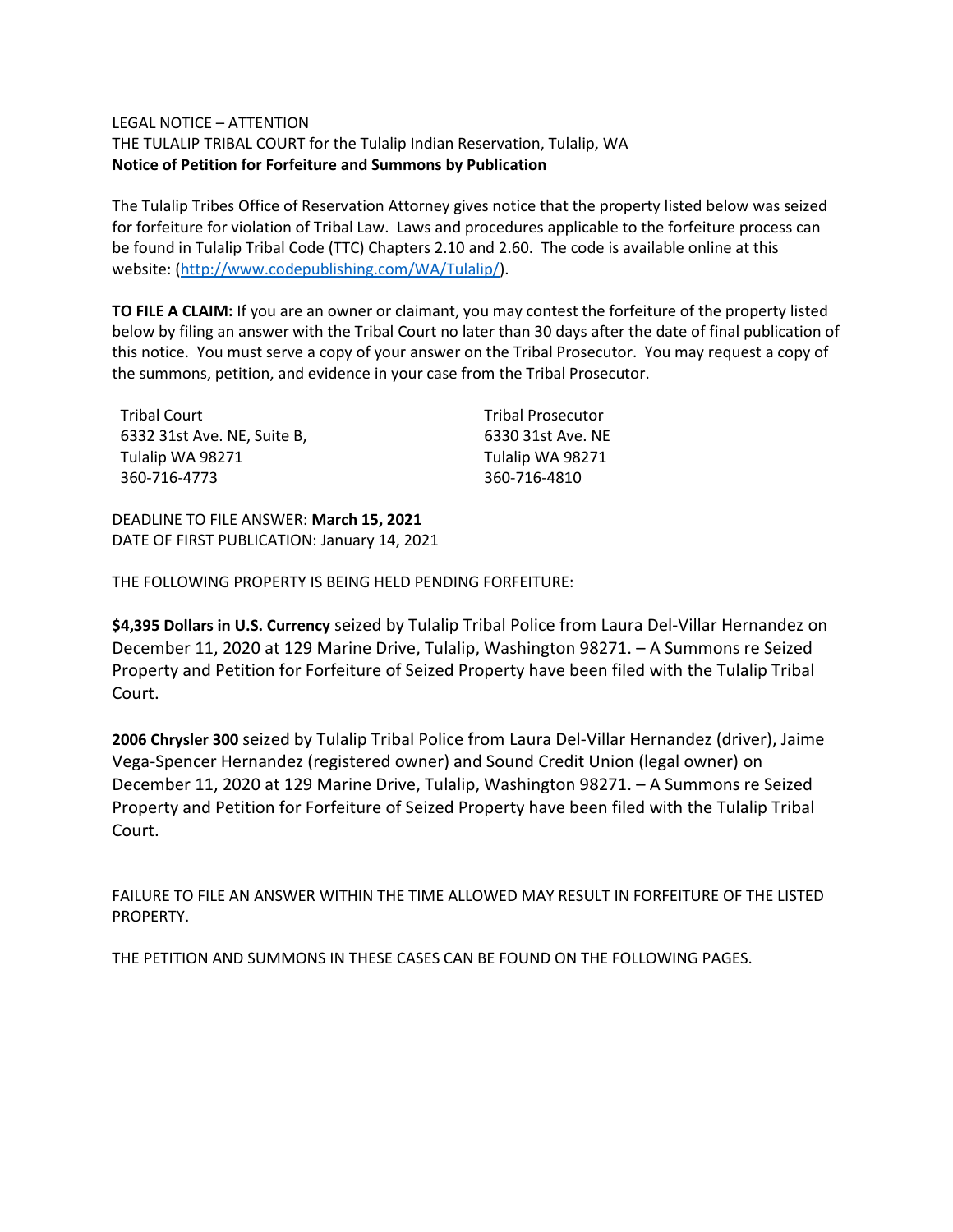|                |                                                                                                                                                                                   | 2021 JAN 14 MILL: 51                                                                  |  |
|----------------|-----------------------------------------------------------------------------------------------------------------------------------------------------------------------------------|---------------------------------------------------------------------------------------|--|
|                |                                                                                                                                                                                   | <b><i>AULALLY TRIBAL COURT</i></b>                                                    |  |
| 1              |                                                                                                                                                                                   |                                                                                       |  |
| $\overline{c}$ |                                                                                                                                                                                   |                                                                                       |  |
| 3              | IN THE TULALIP TRIBAL COURT<br>FOR THE TULALIP INDIAN RESERVATION<br><b>TULALIP, WASHINGTON</b>                                                                                   |                                                                                       |  |
| 4              |                                                                                                                                                                                   |                                                                                       |  |
| 5              | IN REM THE FORFEITURE OF:                                                                                                                                                         | NO. TUL-CV-FO-2021-000 8                                                              |  |
| 6              | <b>FOUR THOUSAND THREE</b><br>HUNDRED NINETY FIVE DOLLARS<br>in U.S. Currency $(\$4,395)$                                                                                         | <b>SUMMONS RE SEIZED PROPERTY</b>                                                     |  |
| 7              |                                                                                                                                                                                   | TPD Incident No.<br>20-3082<br>Primary Officer<br>K. Zoller                           |  |
| 8              |                                                                                                                                                                                   | (Clerk's Action Required)                                                             |  |
| 9              |                                                                                                                                                                                   |                                                                                       |  |
| 10             | TO:<br>Laura Del-Villar Hernandez<br>1831 83rd Street NW                                                                                                                          |                                                                                       |  |
| 11             | Tulalip, WA 98271                                                                                                                                                                 |                                                                                       |  |
| 12             |                                                                                                                                                                                   |                                                                                       |  |
| 13             | YOU ARE HEREBY NOTIFIED that the Tulalip Tribes, Plaintiff, by and through its<br>prosecuting authority, has filed a petition with the Court that seeks to have forfeited, to the |                                                                                       |  |
| 14             |                                                                                                                                                                                   |                                                                                       |  |
| 15             | benefit of the Tribes, certain property that you allegedly own, claim, or have an interest.                                                                                       |                                                                                       |  |
| 16             | Pursuant to Chapter 2.60.070§(4)(a), of the Tulalip Tribes Code of Law, you have thirty                                                                                           |                                                                                       |  |
| 17             | (30) days after you have been served the petition and this summons to file with the Court a                                                                                       |                                                                                       |  |
|                | response to the allegations described in the petition. No extension of the time for filing the                                                                                    |                                                                                       |  |
| 18             | response may be granted. Failure to respond within 30 days may bar you from presenting                                                                                            |                                                                                       |  |
| 19             | evidence at any later evidentiary hearing regarding the seized property. Further, if no response                                                                                  |                                                                                       |  |
| 20             | is filed within 30 days after service of the petition and summons, the Court, upon motion of the                                                                                  |                                                                                       |  |
| 21             | Tribes, shall order the property forfeited to the Tribes.                                                                                                                         |                                                                                       |  |
| 22             |                                                                                                                                                                                   | Chapter 2.60.070§(4)(b) governs responses to forfeiture petitions. The Clerk's Office |  |
| 23             | does not provide legal advice. It is your responsibility to familiarize yourself with the applicable                                                                              |                                                                                       |  |
| 24             | tribal<br>law-which<br>1S<br>available<br>from<br>the                                                                                                                             | Clerk's<br>Office                                                                     |  |
| 25             | http://www.codepublishing.com/WA/Tulalip/                                                                                                                                         | on-line<br>and<br>at:                                                                 |  |
| 26             |                                                                                                                                                                                   |                                                                                       |  |

ری کا محل<br>کرنامجوانی از کار کردن<br>ک<del>رنام افراد روس</del>

 $\mathbf{1}$ 

 $\sim$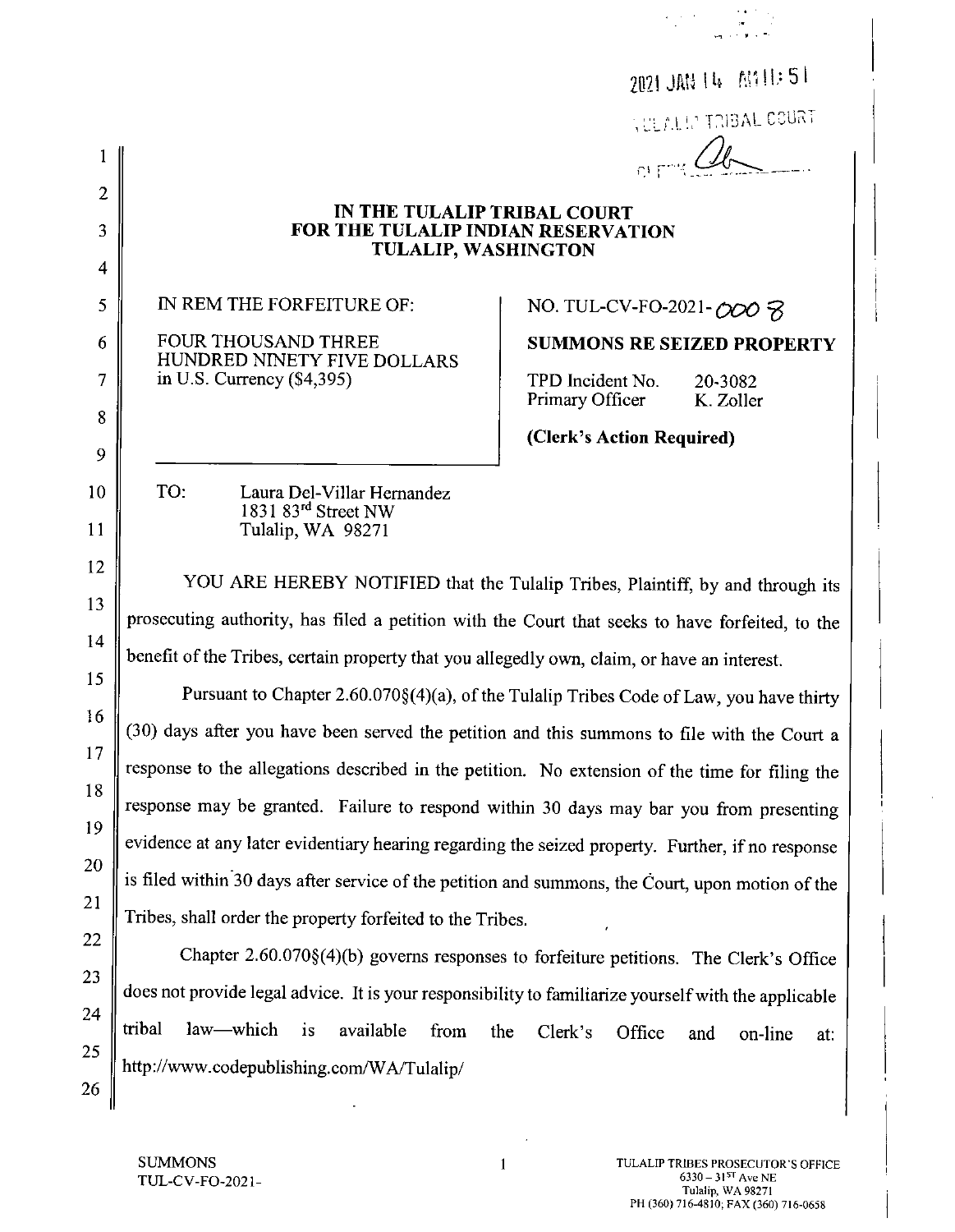| 1               | Your response must be mailed to, or personally filed with, the Clerk's Office at 6332-  |
|-----------------|-----------------------------------------------------------------------------------------|
| $\overline{2}$  | 31st Ave NE, Suite B, Tulalip WA 98271.                                                 |
| $\mathfrak{Z}$  | Questions regarding the petition should be addressed to the Tulalip Tribes Prosecutor's |
| $\overline{4}$  | Office at 360-716-4810, not to the Clerk's Office.                                      |
| $\mathfrak s$   |                                                                                         |
| 6               | DATED this $\frac{1}{4}$ day of January, 2021.                                          |
| $\overline{7}$  |                                                                                         |
| $8\,$           |                                                                                         |
| 9               | <b>CLERK OF THE COURT</b>                                                               |
| 10 <sub>1</sub> |                                                                                         |
| 11              |                                                                                         |
| 12              |                                                                                         |
| 13              |                                                                                         |
| 14              |                                                                                         |
| 15              |                                                                                         |
| 16              |                                                                                         |
| 17              |                                                                                         |
| 18              |                                                                                         |
| 19              |                                                                                         |
| $20\,$          |                                                                                         |
| 21              |                                                                                         |
| 22              |                                                                                         |
| 23              |                                                                                         |
| 24              |                                                                                         |
| 25              |                                                                                         |
| 26              |                                                                                         |

### **SUMMONS** TUL-CV-FO-2021-

 $\sim$ 

 $\bar{z}$ 

 $\bar{z}$ 

 $\mathcal{L}^{\pm}$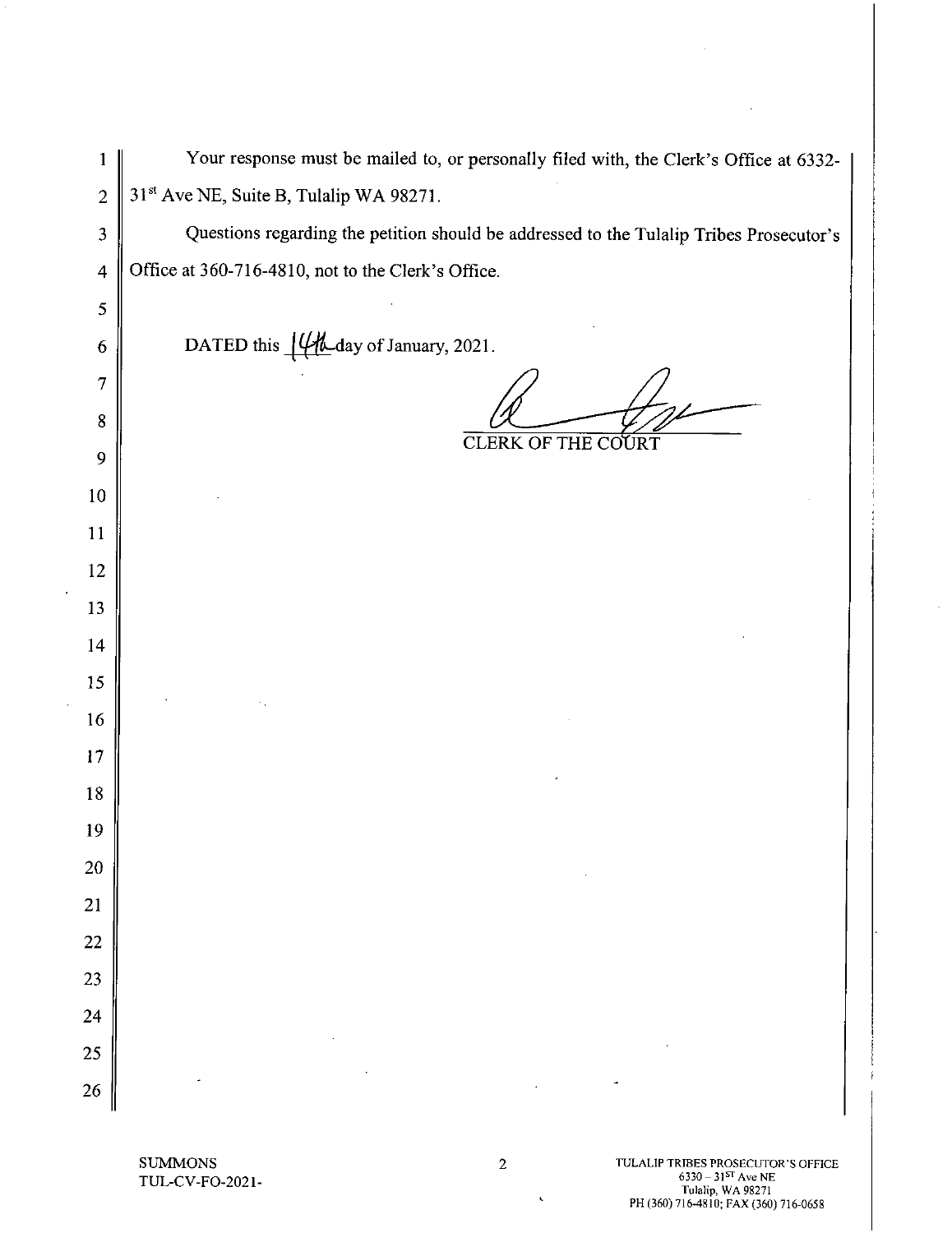2021 JAN 14 AM 11:50 **A FINAL COUNT** 

# IN THE TULALIP TRIBAL COURT FOR THE TULALIP INDIAN RESERVATION TULALIP, WASHINGTON

IN REM THE FORFEITURE OF: FOUR THOUSAND THREE HUNDRED NINETY FIVE DOLLARS in U.S. Currency (\$4,395)

NO. TUL-CV-FO-2021-000 ろ

## PETITION FOR FORFEITURE OF **SEIZED PROPERTY**

TPD Incident No. 20-3082 Primary Officer K. Zoller

COMES NOW the Tulalip Tribes, Plaintiff, by and through its prosecuting authority, to petition the Court to institute proceedings for the forfeiture of the property described in section I, below. The Court has subject matter jurisdiction over these proceedings, and this Petition is made pursuant to, Chapter 2.60 of the Tulalip Tribes Code of Law.

14 15

16

17

18

19

20

21

22

23

24

25

26

ı

 $\overline{2}$ 

3

4

5

6

7

8

9

10

11

12

13

# **SUBJECT PROPERTY**

I.

As described in detail in Tulalip Police Incident Report #20-3082, which is on file with the Tulalip Tribal Court under this cause number, on or about the 11<sup>th</sup> day of December, 2021, Tulalip Tribal Police (TPD) seized a \$4,395 from Laura Del-Villar Hernandez in the vicinity of 129 Marine Drive, Tulalip, Washington in connection with narcotics trafficking on the Tulalip Reservation

#### II. **AUTHORITY**

Because the Subject Money was furnished or intended to be furnished by any person in exchange for a controlled substance or listed chemical in violation of Tulalip Law, it is subject to forfeiture pursuant to Tulalip Tribal Code 2.60.020§(7).

 $\mathbf{1}$